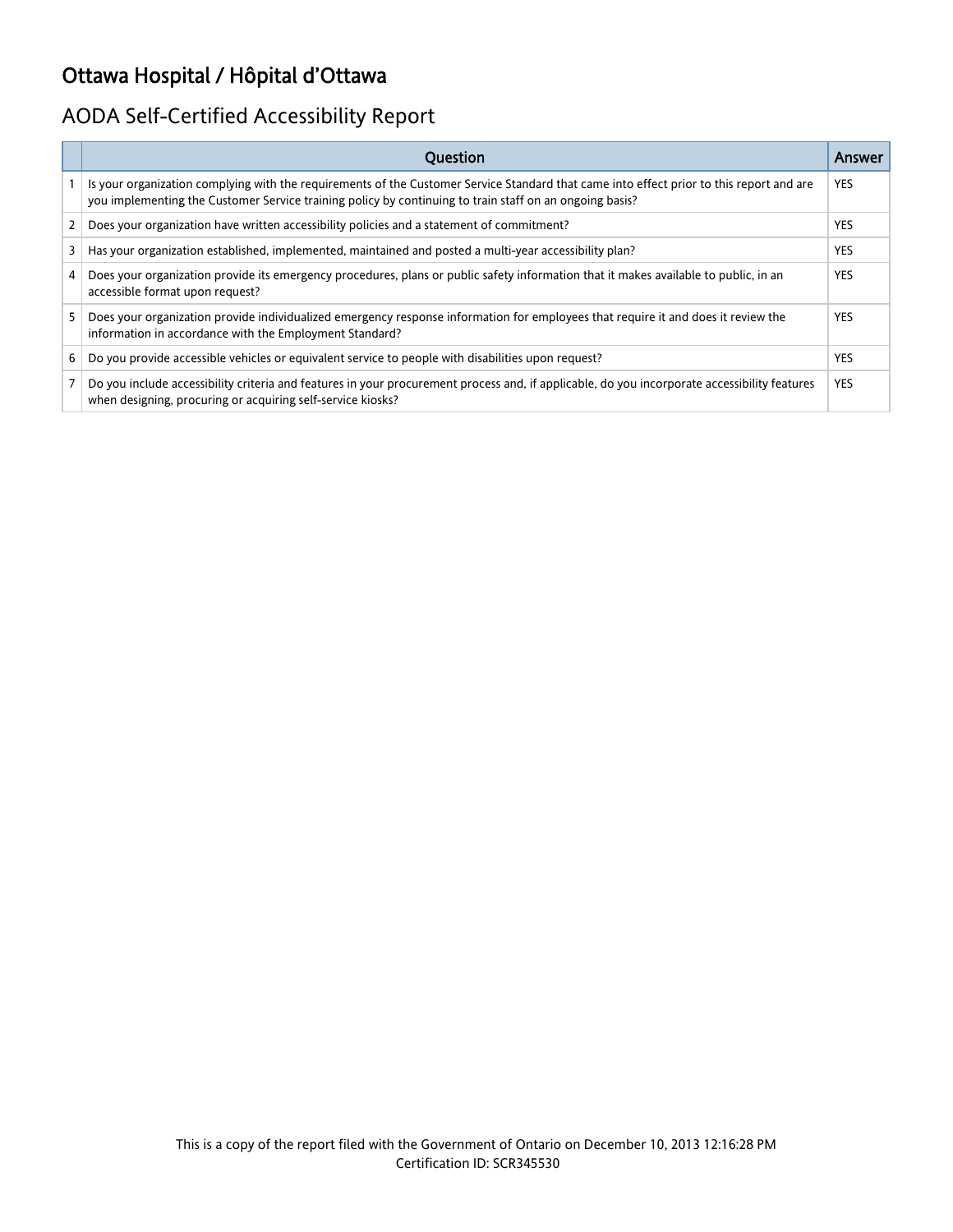For a French PDF of this accessibility report, please contact the AODA Contact Centre at 1-866-515-2025. Pour obtenir la version PDF en français de ce rapport sur l'accessibilité, veuillez appeler l'InfoCentre LAPHO au 1 866 515 2025.

### Ottawa Hospital / Hôpital d'Ottawa

## Rapport sur l'accessibilité autocertifié pour la LAPHO

|    | <b>Ouestion</b>                                                                                                                                                                                                                                                                                                              | Réponse |
|----|------------------------------------------------------------------------------------------------------------------------------------------------------------------------------------------------------------------------------------------------------------------------------------------------------------------------------|---------|
|    | Votre organisation respecte-t-elle les exigences de la Norme d'accessibilité pour les services à la clientèle qui sont entrées en vigueur<br>avant la parution de ce rapport, et applique-t-elle la politique de formation sur les services à la clientèle en continuant d'offrir une<br>formation continue à son personnel? | OUI     |
| 2  | Votre organisation a-t-elle des politiques d'accessibilité écrites et une déclaration d'engagement?                                                                                                                                                                                                                          | OUI     |
| 3  | Votre organisation a-t-elle élaboré, mis en œuvre, tenu à jour et affiché un plan d'accessibilité pluriannuel?                                                                                                                                                                                                               | OUI     |
| 4  | Votre organisation fournit-elle dans un format accessible, sur demande, les mesures ou plans d'urgence ou de sécurité publique qu'elle<br>met à la disposition du public?                                                                                                                                                    | OUI     |
| 5. | Votre organisation fournit-elle des renseignements individualisés relatifs aux interventions d'urgence aux employés qui en ont besoin, et<br>examine-t-elle ces renseignements conformément aux exigences de la Norme d'accessibilité à l'emploi?                                                                            | OUI     |
| 6  | Fournissez-vous, sur demande, des véhicules accessibles ou des services équivalents aux personnes handicapées?                                                                                                                                                                                                               | OUI     |
|    | Prenez-vous en compte les critères et options d'accessibilité dans votre processus d'approvisionnement, si nécessaire, prenez-vous en<br>compte les options d'accessibilité lors de la conception, de l'obtention ou de l'acquisition de guichets libre-service?                                                             | OUI     |